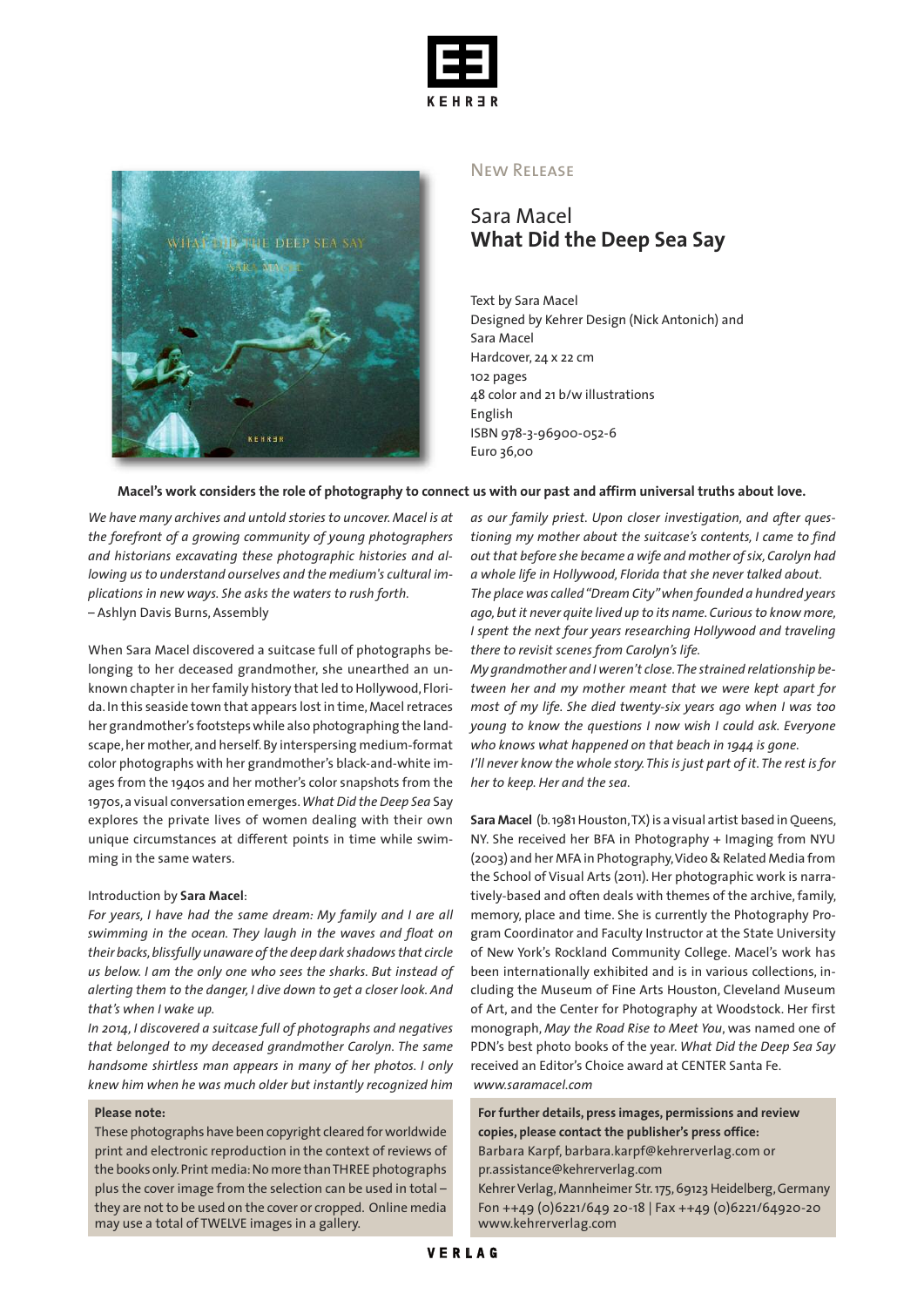

# **Press images**







03\_ © Sara Macel



05\_ © Sara Macel



02\_ © Sara Macel



04\_ © Sara Macel



06\_ © Sara Macel

# VERLAG